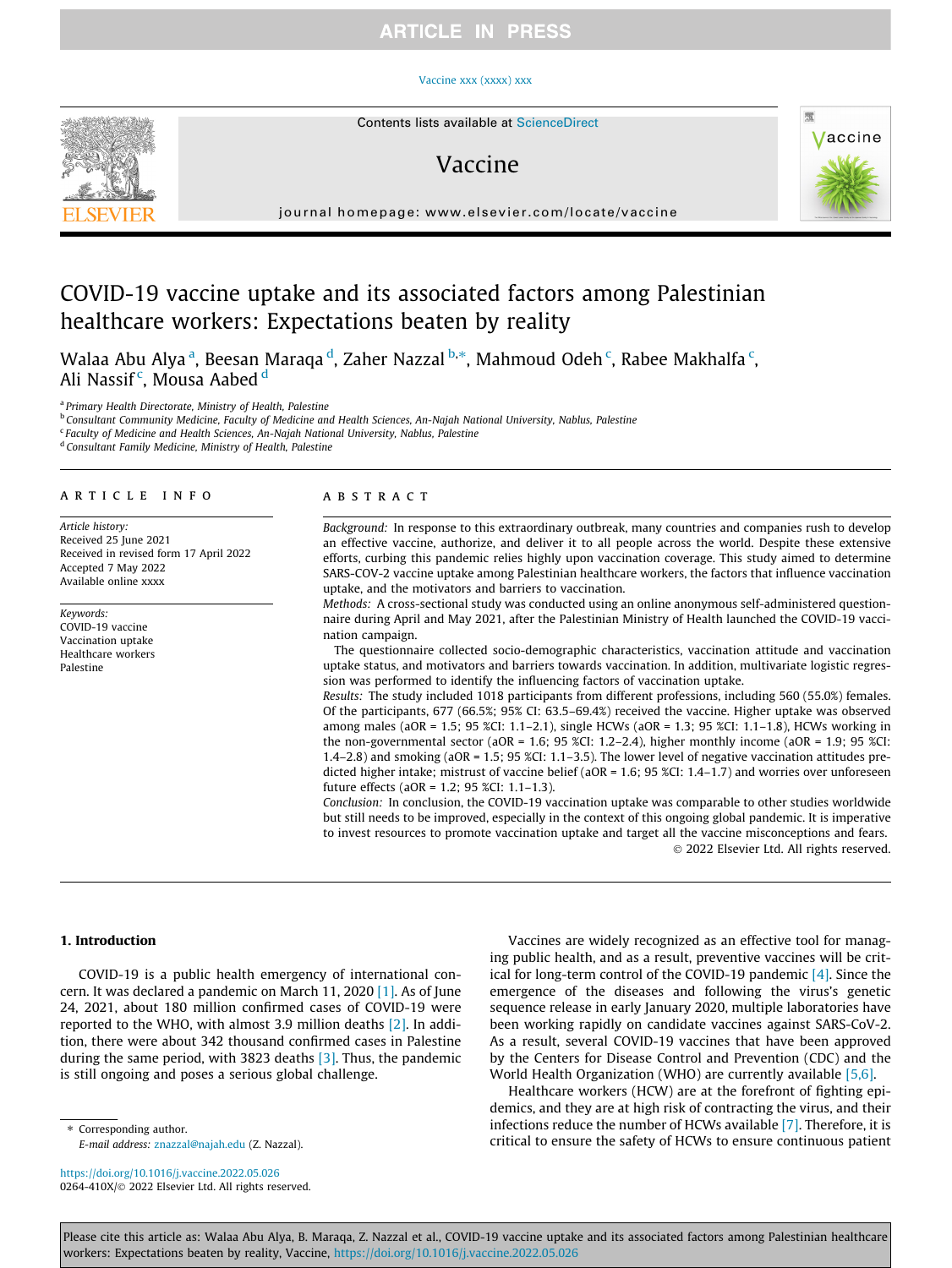care and prevent virus transmission. The vaccine uptake and knowledge of HCWs may have an impact on the entire population because they serve as trusted sources of vaccine information for patients and contribute to public trust in vaccines [\[8\].](#page-5-0) This is supported by evidence of a low acceptance rate of the COVID-19 vaccine among Palestinians, with only 41.3 percent believing the vaccine was safe [\[9\]](#page-5-0).

The WHO has identified HCWs as a priority group for COVID-19 vaccination. The vaccine should be available to all HCWs and not restricted to those who deal with COVID-19 positive patients only [\[10,11\]](#page-5-0). Resistance to vaccination among HCWs, on the other hand, is a serious issue that could jeopardize COVID-19 vaccination [\[12\].](#page-6-0)

HCWs' vaccination uptake is low based on previous experiences with other diseases such as influenza  $[13,14]$ , and also based on recent studies, HCWs' acceptance of and Intention to receive the COVID-19 vaccine is low  $[15-18]$ . For example, a study conducted in Palestine at the start of 2021 revealed that only 37.8% of HCWs intended to get the vaccine, 30.7% planned not to, and the remainder were undecided [\[16\].](#page-6-0)

Inadequate vaccine knowledge, negative vaccine attitudes, and a flood of misinformation from traditional and social media were identified as significant contributors to COVID-19 vaccine hesitancy [\[19–21\]](#page-6-0). In addition, concerns about efficacy and safety were also expressed, including worries about short-and long-term side effects [\[22–24\].](#page-6-0) Other frequently cited reasons include health issues (e.g., chronic diseases), religious beliefs, and political concerns [\[23\].](#page-6-0)

On May 31, 2021, the total number of vaccinated individuals in the West Bank and Gaza was 318,134, with 70% receiving two doses. Unfortunately, no definitive numbers were available for subgroups such as healthcare workers. Measuring the vaccination coverage and understanding the factors that promote vaccine uptake among HCWs may have significant policy implications for improving the HCW acceptability of COVID-19 vaccination. Therefore, the specific goal of this study is to determine SARS-COV-2 vaccine uptake among Palestinian HCWs and the factors that influence vaccination uptake, and the motivators and barriers to vaccination.

## 2. Methods

## 2.1. Study design and population

A cross-sectional study was carried out using an online selfadministered questionnaire. The study was conducted between April and June 2021, after the Palestinian Ministry of Health launched the COVID-19 vaccination campaign, with HCWs as the priority group. Therefore, we targeted all Palestinian HCWs (physicians, nurses, lab technicians, radiology technicians, and occupational and physiotherapists) in the West Bank and Gaza Strip who work in primary health care centers and hospitals in both the governmental and non-governmental sectors.

## 2.2. Sample size

We calculated the sample size needed for this study using the formula for descriptive studies:  $[n = [DEFF * Np(1 - p)] / [(d^2)]$  $Z_{1-\alpha/2}^{2}$ <sup>\*</sup>(N – 1) + p <sup>\*</sup> (1 – p)], where Z = 1.96 is the confidence level statistic, P is the estimated proportion of unvaccinated HCWs, and d is the accuracy  $[25]$ . Thus, the sample size needed to meet the research objectives was calculated to be 1024 HCWs, with an estimated proportion of 50%, a confidence level of 95%, and a 3% absolute precision.

#### 2.3. Measures

We used an anonymous self-administered online questionnaire developed and adopted from literature reviews [\[22–24,26,27\]](#page-6-0) and our previous studies [\[16,17\]](#page-6-0). The questionnaire is divided into four sections. The first section evaluated HCWs' background, professional and clinical characteristics such as age, gender, profession, marital status, income, health care setting, physical activity, smoking status, and history of chronic diseases, such as diabetes, hypertension, heart disease, and others. HCWs were considered physically active if they engaged in at least 150 min of moderate exercise per week or minimum 75 min. of vigorous exercise per week [\[28\].](#page-6-0)

The second section assessed the HCWs' attitudes. We used the Vaccination Attitudes Examination Scale (VAX), adjusted to the COVID-19 vaccine. The VAX scale, which consists of 12 items and four subscales, is used to assess anti-vaccination attitudes [\[29\]](#page-6-0). It is further sub-categorized into four sub-scales: (1) mistrust of vaccine benefits, (2) worries over unforeseen future effects, (3) concerns about commercial profits, (4) preference for natural immunity. Each item is scored on a scale of 1 (strongly agree) to 5 (strongly disagree), except subscale #1, which is reversed coded from 1 (strongly disagree) to 5 (strongly agree). A higher overall score shows more negative attitudes towards vaccination with COVID-19. A high degree of internal consistency has been demonstrated in previous studies [\[29,30\]](#page-6-0). The authors of this study translated the VAX into Arabic, and a native English speaker verified the back-translation. It showed high internal consistency; Cronbach's  $\gamma = 0.83$ 

The third section evaluated the study's primary outcome variable, COVID-19 vaccine uptake (vaccinated vs. unvaccinated). Furthermore, it assessed variables related to the COVID-19 vaccine in terms of type, the number of doses received, side effects and perceived COVID-19 and vaccine knowledge. Finally, the fourth section assessed the factors that influenced HCWs' decision to receive (motivators) the COVID-19 vaccine and those that influenced their decision not to accept it (barriers).

After three experts reviewed the questionnaire, we created the study's online link using Google forms. We then conducted a pilot study with 30 HCWs using the online form to evaluate the questionnaire's clarity, understanding, and feasibility. The pilot study results were used to improve the quality and efficiency of the primary survey, but they were not included in the current study. In addition, those who took part in the pilot study were excluded from the larger sample.

#### 2.4. Data collection

We used a convenience sampling technique to invite participants. We distributed a web link to the questionnaire via Google forms and an introductory invitation to closed institutional groups of HCWs (WhatsApp and Messenger). This takes advantage of Palestinians' high rate of internet usage.

## 2.5. Data analysis

We conducted the statistical analysis using the IBM SPSS Statistics for Windows, version 21 (IBM Corp., Armonk, NY, USA). We used descriptive statistics such as mean, standard deviation (SD), frequency, and percentages to summarize HCWs' background, professional and clinical characteristics, and COVID-19 vaccination attitudes. We used the Chi-square test to assess the association between vaccine uptake status and HCWs background, professional and clinical characteristics, and the independent t-test to compare vaccine attitudes scores between the vaccinated and unvaccinated groups. We used multivariable logistic regression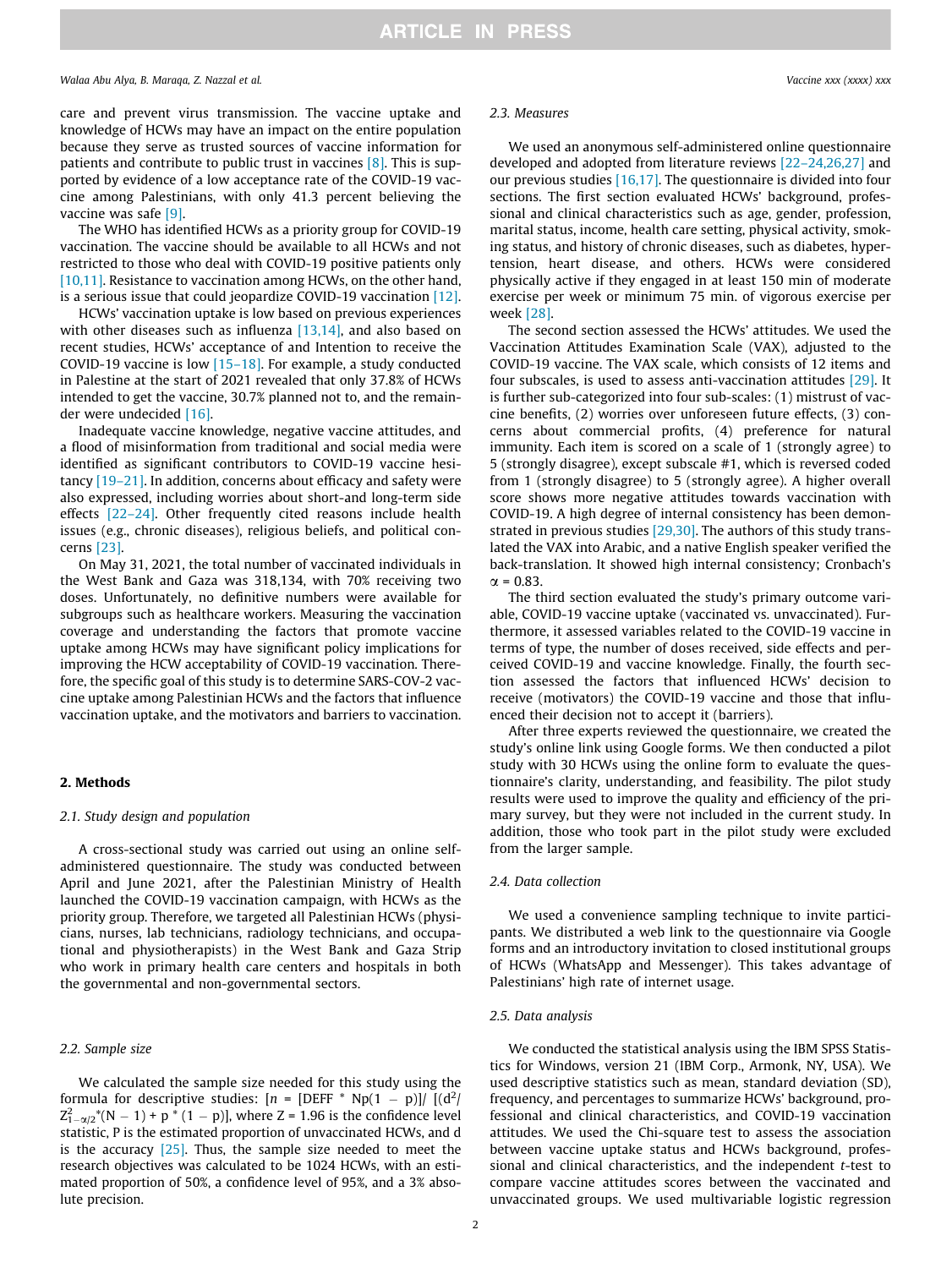## <span id="page-2-0"></span>Walaa Abu Alya, B. Maraqa, Z. Nazzal et al. Vaccine xxx (xxxx) xxx

to identify factors independently associated with vaccine uptake by including all variables demonstrating significance in univariable analysis. The associations between HCWs' characteristics and COVID-19 vaccine uptake were expressed as adjusted odds ratios (aOR) and 95% confidence intervals (95 %CI). We set the significance level at a P-value of <0.05.

#### Table 1

#### 2.6. Ethical considerations

The study was approved by the Institutional review board (IRB) of An-Najah national university (Ref #: Med. March. 2021/23) and the Palestinian ministry of health. HCWs were informed of the study's aim at the start of the online survey, and they were assured

| Characteristic           | Total $n(\%)$ | Vaccinated  | Unvaccinated | P-value |
|--------------------------|---------------|-------------|--------------|---------|
| Sex                      |               |             |              |         |
| Male                     | 458 (45.0%)   | 343 (74.9%) | 115 (25.1%)  | < 0.001 |
| Female                   | 560 (55.0%)   | 334 (59.6%) | 226 (40.4%)  |         |
| Age group                |               |             |              |         |
| Under 30 years           | 395 (38.8%)   | 260 (65.8%) | 135 (34.2%)  |         |
| $30-39$ years            | 337 (33.1%)   | 220 (65.3%) | 117 (34.7%)  | 0.780   |
| $40-49$ years            | 202 (19.8%)   | 140 (69.3%) | 62 (30.7%)   |         |
| $\geq$ 50 years          | 84 (8.3%)     | 57 (67.9%)  | 27 (32.1%)   |         |
| Profession               |               |             |              |         |
| Physicians               | 438 (43.0%)   | 323 (73.7%) | 115 (26.3%)  | < 0.001 |
| Nurses                   | 292 (28.7%)   | 182 (62.3%) | 110 (37.7%)  |         |
| Others*                  | 288 (28.3%)   | 172 (59.7%) | 116 (40.3%)  |         |
| <b>Marital</b> status    |               |             |              |         |
| Married                  | 685 (67.3%)   | 436 (63.6%) | 249 (36.4%)  |         |
| Single                   | 333 (32.7%)   | 241 (72.4%) | 92 (27.6%)   | 0.006   |
| Monthly income (NIS)     |               |             |              |         |
| $<$ 4000                 | 544 (53.4%)   | 315 (57.9%) | 229 (42.1%)  |         |
| 4000-<6000               | 361 (35.5%)   | 271 (75.1%) | 90 (24.9 %)  | < 0.001 |
| $\geq$ 6000              | 113 (11.1%)   | 91 (80.5%)  | 22 (19.5%)   |         |
| Health care setting      |               |             |              |         |
| Governmental             | 744 (73.1%)   | 474 (63.7%) | 270 (36.2%)  |         |
| Non-Governmental         | 274 (26.9%)   | 203 (74.0%) | 71 (25.9%)   | 0.002   |
| Patients contact per day |               |             |              |         |
| <10 patients             | 220 (21.6%)   | 138 (62.7%) | 82 (37.3%)   |         |
| 10-29 patients           | 330 (32.4%)   | 230 (69.7%) | 100 (30.3%)  |         |
| 30-50 patients           | 226 (22.2%)   | 152 (67.3%) | 74 (32.7%)   | 0.353   |
| $\geq$ 50 patients       | 242 (23.8%)   | 157 (64.9%) | 85 (35.1%)   |         |
| Smoking                  |               |             |              |         |
| Non-smoker               | 723 (71.%)    | 453 (62.6%) | 270 (37.3%)  |         |
| Smoker                   | 295 (29%)     | 224 (75.9%) | 71 (24%)     | < 0.001 |
| Physical activity        |               |             |              |         |
| N <sub>o</sub>           | 424 (41.6%)   | 278 (65.6%) | 146 (34.4)   |         |
| Yes-irregular            | 529 (52.0%)   | 356 (67.3%) | 173 (32.7%)  | 0.852   |
| Yes-regular              | 65 (6.4%)     | 43 (66.2%)  | 22 (33.8%)   |         |
| Chronic disease          |               |             |              |         |
| Yes                      | 156 (15.4%)   | 104 (66.7%) | 52 (33.3%)   | 0.985   |
| No                       | 856 (84.6%)   | 570 (66.6%) | 286 (33.4%)  |         |

Chi-squared test, ®Include lab technicians, radiology technicians, and occupational and physiotherapists.

#### Table 2

Distribution of participants responses to COVID-19 and its vaccine questions (n = 1018).

|                                              | Total       | Vaccinated ( $n = 677$ ) | Unvaccinated $(n = 341)$ | P-value* |
|----------------------------------------------|-------------|--------------------------|--------------------------|----------|
| Perceived vaccine knowledge                  |             |                          |                          |          |
| Poor to good <sup><math>\dagger</math></sup> | 594 (58.3%) | 365 (61.4%)              | 229 (38.6%)              | < 0.001  |
| Very good to Excellent                       | 424 (41.7%) | 312 (73.6%)              | 112 (26.4%)              |          |
| Perceived COVID-19 Knowledge                 |             |                          |                          |          |
| Poor to good <sup><math>\dagger</math></sup> | 462 (45.3%) | 289 (62.6%)              | 173 (37.4%)              | 0.015    |
| Very good to Excellent                       | 556 (54.6%) | 388 (69.8%)              | 168 (30.2%)              |          |
| A relative died of COVID-19                  |             |                          |                          |          |
| Yes                                          | 260 (25.5%) | 176 (67.7%)              | 84 (32.3%)               | 0.638    |
| No                                           | 758 (74.5%) | 501 (66.1%)              | 257 (33.9%)              |          |
| History of COVID-19 infection                |             |                          |                          |          |
| Yes                                          | 397 (39.0%) | 222 (55.9%)              | 175 (44.1%)              | < 0.001  |
| No                                           | 621 (61.0%) | 455 (73.3%)              | 166 (26.7%)              |          |

\*Chi-squared test.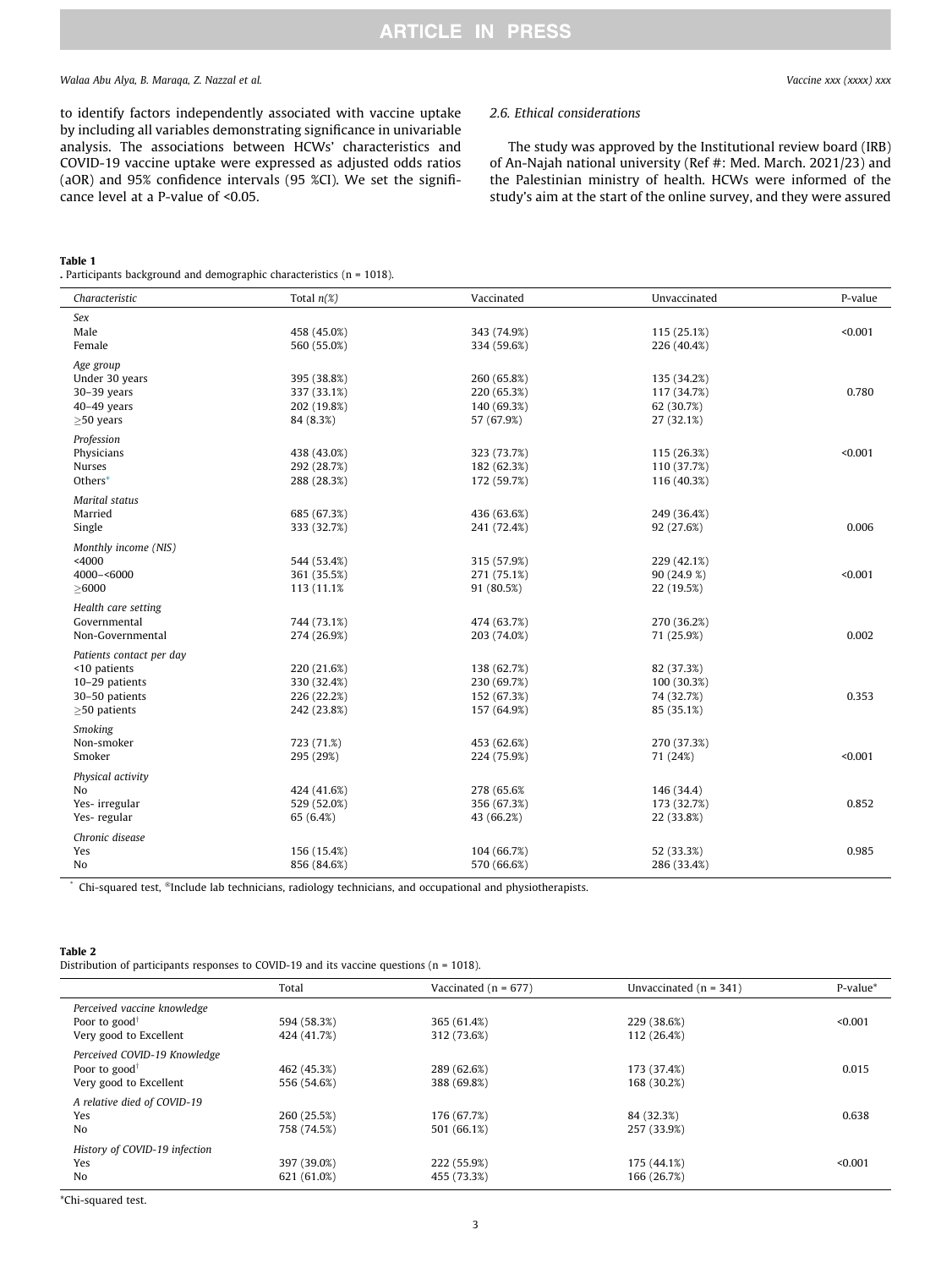#### Walaa Abu Alya, B. Maraqa, Z. Nazzal et al. Vaccine xxx (xxxx) xxx

that participation was entirely voluntary. A waiver for signed consent was obtained because the study poses minimal risk to subjects and does not include any procedures that require written consent the web-based survey method used to collect data maintained respondent anonymity. When returning the questionnaire, webbased tools (such as Google Forms) protect information confidentiality and prevent other participants from accessing it. Furthermore, there were no identifying questions in the survey. Respondents were allowed to ask questions via a mobile phone number that was explicitly designated for the study.

## 3. Results

## 3.1. Background characteristics

A total of 1018 health care workers (739 in the West Bank and 279 in Gaza) agreed to participate in the study and completed the questionnaire. [Table 1](#page-2-0) presents the demographic characteristics of HCWs. Of them, 438 (43.0%) were physicians, 292 (28.7%) were nurses, and 288 (28.3%) were other health professionals, which included lab technicians, radiology technicians, and occupational and physiotherapists. The majority (560; 55.0%) were female HCWs, 395 (38.8%) were among those aged under 30 years, and 685 (67.3%) were married. Overall, 274 (26.9%) work in the non-Governmental sector, 423 (41.5%) work in primary healthcare,

Table 3

HCWs' motivations for COVID-19 immunization.

| Reason                                                                        | $n = 67'$ | $\%$  |
|-------------------------------------------------------------------------------|-----------|-------|
| As a health professional, I am more susceptible to get<br>infected            | 660       | 97.5% |
| To not harm family or others                                                  | 642       | 94.8% |
| I have easy access to the vaccine                                             | 556       | 82.1% |
| Most of my Colleagues are getting vaccinated                                  | 511       | 75.5% |
| I knew someone who had severe symptoms from the<br>COVID-19 or died due to it | 468       | 69.1% |
| Encouragement from loved ones                                                 | 466       | 68.8% |
| To attend social activities, sports, travel, etc.                             | 447       | 66.0% |
| Influenced by media                                                           | 355       | 52.4% |

## Table 4

HCWs identified barriers to COVID-19 vaccination.

| Reason                                                                                    | $n = 341$ | %     |
|-------------------------------------------------------------------------------------------|-----------|-------|
| There are no enough studies about the vaccine                                             | 247       | 72.4% |
| I trust my natural immunity                                                               | 199       | 58.4% |
| Not encouraged because I have concerns about the severe                                   | 194       | 56.9% |
| systemic reactions of the vaccine                                                         |           |       |
| I do not have enough information about the vaccine                                        | 185       | 54.3% |
| Not encouraged because I have concerns about the severe<br>local reactions of the vaccine | 173       | 50.7% |
| I have concerns about the vaccine efficacy                                                | 150       | 44.0% |
| The vaccine can transmit the virus                                                        | 120       | 35 2% |
| Not encouraged because I got infected previously                                          | 116       | 34.0% |
| I am afraid of being currently infected with the virus                                    | 100       | 293%  |

#### Table 5

Attitudes of healthcare workers toward the COVID-19 vaccine.

544 (53.4%) earned <4000 NIS each month, and 468 (46%) of them have contact with more than 30 patients per day. On the other hand, more than 40% of them didn't engage in physical activity, 292 (28.7%) were smokers, and 156 (15.3%) reported having chronic diseases.

## 3.2. COVID-19 vaccine uptake

Of the total respondents, 677 [66.5%, (95% CI: 63.5%- 69.4%)] received the COVID-19 vaccine; where 515 (76.1%) of them received 2 doses. The most common type of the received vaccines was Pfizer (23.5%) and Sputnik (21.3%); followed by AstraZeneca (8.8%), Moderna (7.0%), and Sinopharm. Of the vaccinated HCWs, 556 (82.1%) reported having side effects ranging from mild local to systemic reactions. Among the non-vaccinated group, 58.6 % HCWs indicated that vaccine type could affect their decision.

Vaccination uptake was higher among males (P-value < 0.001), physicians (P-value < 0.001), single HCWs (P-value = 0.006), those with lower monthly income (P-value < 0.001) and smokers (Pvalue = < 0.001) ([Table 1\)](#page-2-0). Additionally, we found vaccine uptake significantly higher among HCWs who perceived themselves to have very good to excellent vaccine Knowledge (73.6% vs. 61.4%; P-value < 0.001) and those who perceived themselves to have very good to excellent COVID-19 Knowledge (69.8% vs. 62.2%; Pvalue = 0.015). On the other hand, HCWs who had a history of COVID-19 showed less vaccine uptake compared to HCWs who were not infected (55.9% vs. 73.3%; P-value = <0.001) ([Table 2\)](#page-2-0). It's worth noting that 33% of HCWs who did not receive the vaccine expressed an interest in receiving it in the future.

### 3.3. Motivators and barriers of vaccination

The motivators for vaccination are shown in Table 3. The two most important reasons for vaccination, according to HCWs, are being more susceptible as a result of being a health professional (97.5%) and not causing harm to family or others. On the other hand, HCWs have identified several factors that influenced their decision against COVID-19 vaccination (Table 4). The lack of evidence about vaccination effectiveness (72.4%) and belief in one's natural immunity (58.4%) were the two most important reasons for not getting vaccinated against COVID-19.

## 3.4. Attitudes towards COVID-19 vaccine

We used the VAX scale to assess HCWs attitudes towards COVID-19 vaccine. Unvaccinated HCWs had significantly higher levels of negative attitudes toward the vaccine in the four VAX domains: mistrust of vaccine benefits (8.4 vs 5.9; P-value = <0.001), worries over unforeseen future effects (12.3 vs 11.2; Pvalue = <0.001), concerns about commercial profits (8.5 vs 7.3; Pvalue =  $< 0.001$ ), preference to natural immunity (10.9 9.5; P $value = <0.001$  (Table 5).

|                                        | Total ( <i>Mean</i> $\pm$ SD) | Vaccinated $(n = 677)$ | Unvaccinated $(n = 341)$ | P-value*                   |
|----------------------------------------|-------------------------------|------------------------|--------------------------|----------------------------|
| VAX total score                        | $36.1 \pm 6.7$                | $34.1 \pm 6.0$         | $40.0 \pm 6.5$           | $\leq 0.001$ $\degree$     |
| Mistrust of vaccine benefits           | $6.7 \pm 1.9$                 | $5.9 \pm 1.8$          | $8.4 \pm 2.5$            | $\leq 0.001$ <sup>**</sup> |
| Worries over unforeseen future effects | $11.6 \pm 1.9$                | $11.2 \pm 1.9$         | $12.3 \pm 1.8$           | $< 0.001$ **               |
| Concerns about commercial profits      | $7.8 \pm 2.5$                 | $7.3 \pm 2.5$          | $8.5 \pm 2.4$            | $\leq 0.001$ **            |
| Preference to natural immunity         | $10.1 \pm 2.4$                | $9.5 \pm 2.03$         | $10.9 \pm 2.3$           | $\leq 0.001$ **            |

\*Independent t-test.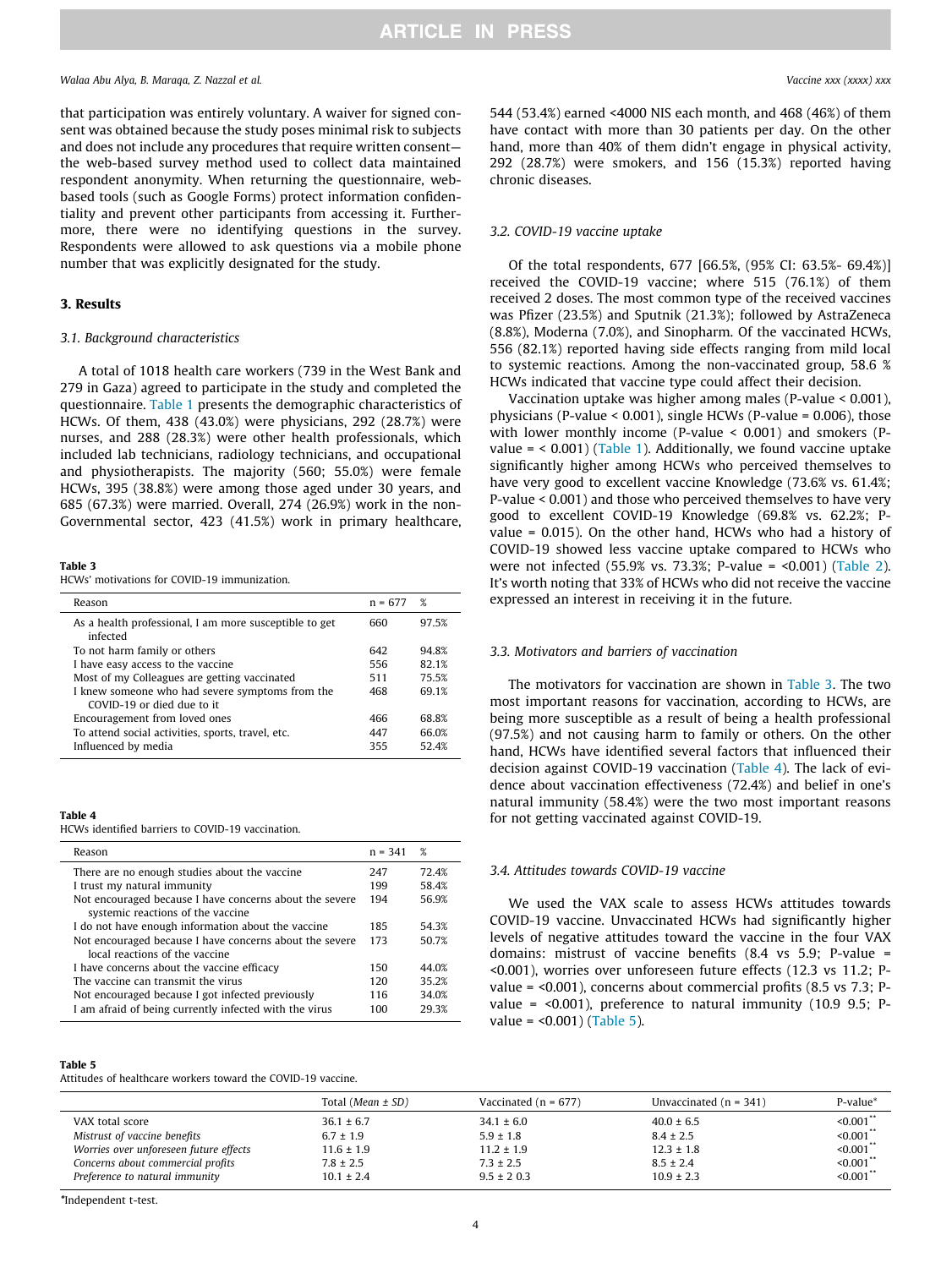#### 3.5. Factor associated with COVID-19 vaccine uptake

We used multivariable analysis to determine characteristics that were independently associated with COVID-19 vaccination uptake ([Table 6](#page-5-0)). Males (aOR = 1.5; 95%CI: 1.1–2.1, p = 0.021), single HCWs (aOR = 1.3; 95%CI: 1.1–1.8, p = 0.040), and HCWs working in the non-governmental sector (aOR = 1.6; 95%CI: 1.2–2.4, p = 0.009) showed higher uptake compared to females, married HCWs, and HCWs working at the governmental sector, respectively. In addition, monthly income of 4000–<6000 NIS  $(aOR = 1.9; 95\% CI: 1.4-2.8, p = <0.001$ ), monthly income of  $\geq$  6000 NIS (aOR = 1.9; 95%CI: 1.1-3.5, p = 0.035), and smoking ( $aOR = 1.5$ ;  $95\%CI: 1.1-3.5$ ,  $p = 0.045$ ) were significantly associated with higher vaccine uptake. On the other hand, a history of COVID-19 infection was associated with lower intake (aOR = 2.4; 95%CI: 1.7–3.3,  $p = 0.001$ ). For attitudes, mistrust of vaccine belief  $(aOR = 1.6; 95\% CI: 1.4-1.7, p = 0.001)$  and worries over unforeseen future effects (aOR = 1.2; 95%CI: 1.1–1.3, p = 0.002) were significantly associated with lower vaccine uptake.

#### 4. Discussion

The mass of vaccination programs started in December 2021; the latest statistics showed that 22.4% [\[31\]](#page-6-0) of the world population received at least one shot of the COVID-19 vaccine. In this study, we investigated the COVID-19 vaccine uptake and determinants of 1018 Palestinian HCWs. Females made up the majority of the sample, which matches the gender makeup of Palestinian HCWs, who are largely females. Additionally, governmental sector employees constitute most of the study participants, as the Ministry of Health provides the vast majority of the country's health services.

The study reveals that the vaccine uptake among HCWs was 66.5%. The increased susceptibility to infection as a healthcare worker and the fear of spreading the infection to their families were the key considerations for HCWs to accept vaccines. In a previous cross-sectional study to assess HCWs' COVID-19 vaccination intentions before starting the vaccine campaign in Palestine, only 37.8% of all HCWs (25.0% of nurses) intended to get the vaccine, while the rest were hesitant [\[16\]](#page-6-0). However, despite the wellknown fact about the intention-behavior gap [\[32\],](#page-6-0) the situation was different for COVID-19 vaccination, where the gap was reversed, and uptake exceeded the intention rate. This discrepancy could be explained by several factors, including fear of the disease's severe consequences, the pressure exerted by community institutions to resume everyday life and overcome the pandemic's impact on education and the economy, and the anticipated restrictions on travel and movement for unvaccinated individuals. Vaccine uptake among our HCWs is comparable to that found among HCWs western countries [\[33,34\].](#page-6-0) On the other hand, it far exceeds the rate recorded among HCWs in Saudi Arabia [\[35\],](#page-6-0) where only 33.3% of HCWs enrolled to receive or had already received the vaccine. The fact that 33.5% of HCWs are still unvaccinated demonstrates the need for more measures to alleviate concerns and barriers to vaccination and strengthen motivators to increase vaccination coverage.

There was a gender difference in vaccination uptake, with male HCWs significantly more likely than females to receive the vaccine  $(P = 0.021)$ . This finding aligns with the results of other similar studies [\[33–35\]](#page-6-0) and prior studies on HCWs' intentions to get the vaccine [\[16,18,30\].](#page-6-0) Males are more susceptible to infection and complications than females; a recent meta-analysis of COVID-19 patients indicated that male sex was related to a greater risk of mortality and ICU admission [\[36\]](#page-6-0). A possible explanation for why females got the vaccine at lower rates could be concerns about the vaccine's influence on existing or future pregnancies. A sub analysis of our data revealed that vaccination uptake among females significantly varies with age (P-value < 0.05), with lower uptake among younger ages (childbearing age). Even during pregnancy, research shows that older pregnant mothers are more likely to accept the COVID-19 vaccine. However, there is currently no conclusive evidence regarding the acceptance of the COVID-19 vaccine among pregnant women. In order to develop a strategy to overcome vaccine hesitancy, it is necessary to understand COVID-19 vaccine acceptance among females in-depth, addressing pregnancy-related factors [\[37\]](#page-6-0).

In our study, smokers were 1.5 times more likely to get the vaccine compared to non-smokers. Similarly, in influenza vaccine uptake studies, smoker HCWs reported higher vaccine uptake than non- or ex-smokers [\[14,38\]](#page-6-0). HCWs are likely aware of the adverse effects of smoking on the course of COVID-19, which may explain why they are more likely than non-smokers to receive the vaccine. A large population-based study showed that current smoking was associated with a significantly higher likelihood of developing severe COVID-19 [\[39\].](#page-6-0)

HCWs decision to use the COVID-19 vaccine is highly dependent on their attitudes towards vaccination. Many recent studies showed that HCWs' negative attitudes are high and negatively affected their acceptance of the COVID-19 vaccination [\[16,17,30\].](#page-6-0) Similarly, the findings from this study demonstrated that, although HCWs' vaccine uptake is good, they still have a high level of mistrust of vaccine benefits, worries over unforeseen future effects, and a preference for natural immunity. These levels of negative attitudes, particularly mistrust of vaccine benefit and worries over unforeseen future effects, were significantly higher among the unvaccinated HCWs and are thought to be a determinant of vaccination uptake.

This mistrust could be attributed to incredulity about the healthcare system or the rapid production of vaccines worldwide, which reduces the manufacturing and testing phases [\[40\].](#page-6-0) Consistent with this, the main barriers to vaccination reported by our HCWs were a lack of sufficient vaccine research, a preference for natural immunity, and concerns about the vaccine's severe systemic reactions. This highlights the importance of effectively disseminating information on vaccine effectiveness and potential side effects to all HCWs, thereby helping to build and reestablish trust.

Some individual and social characteristics have been shown to influence COVID-19 vaccination uptake [\[41\].](#page-6-0) For example, this survey showed that being single was more likely to get vaccinated than married HCWs. Moreover, the study showed that vaccine uptake increases in line with income. Like a previous study on HCW vaccine hesitancy, the current research found that HCWs in the government sector are less likely to get the vaccine, highlighting the significance of further investigation into this disparity to improve vaccination rates.

Our study's most significant advantage is the large sample size of HCWs surveyed. Our study population is diverse, with participants representing a wide range of professions, genders, ages, and geographic areas. However, the study has some limitations. First, the online survey distribution and nonrandom sampling method used in this study may introduce selection bias, resulting in a study population not representative of all Palestinian HCWs. Second, the cross-sectional survey method may limit the ability to draw conclusions and establish causal relationships. Additionally, it is a snapshot of the staff's attitude at a specific point in time, changing over time. Third, the use of a self-administered questionnaire may expose the study to social desirability bias, which occurs when respondents underreport socially undesirable attitudes and behaviors. Again, though, to minimize this, we anonymize the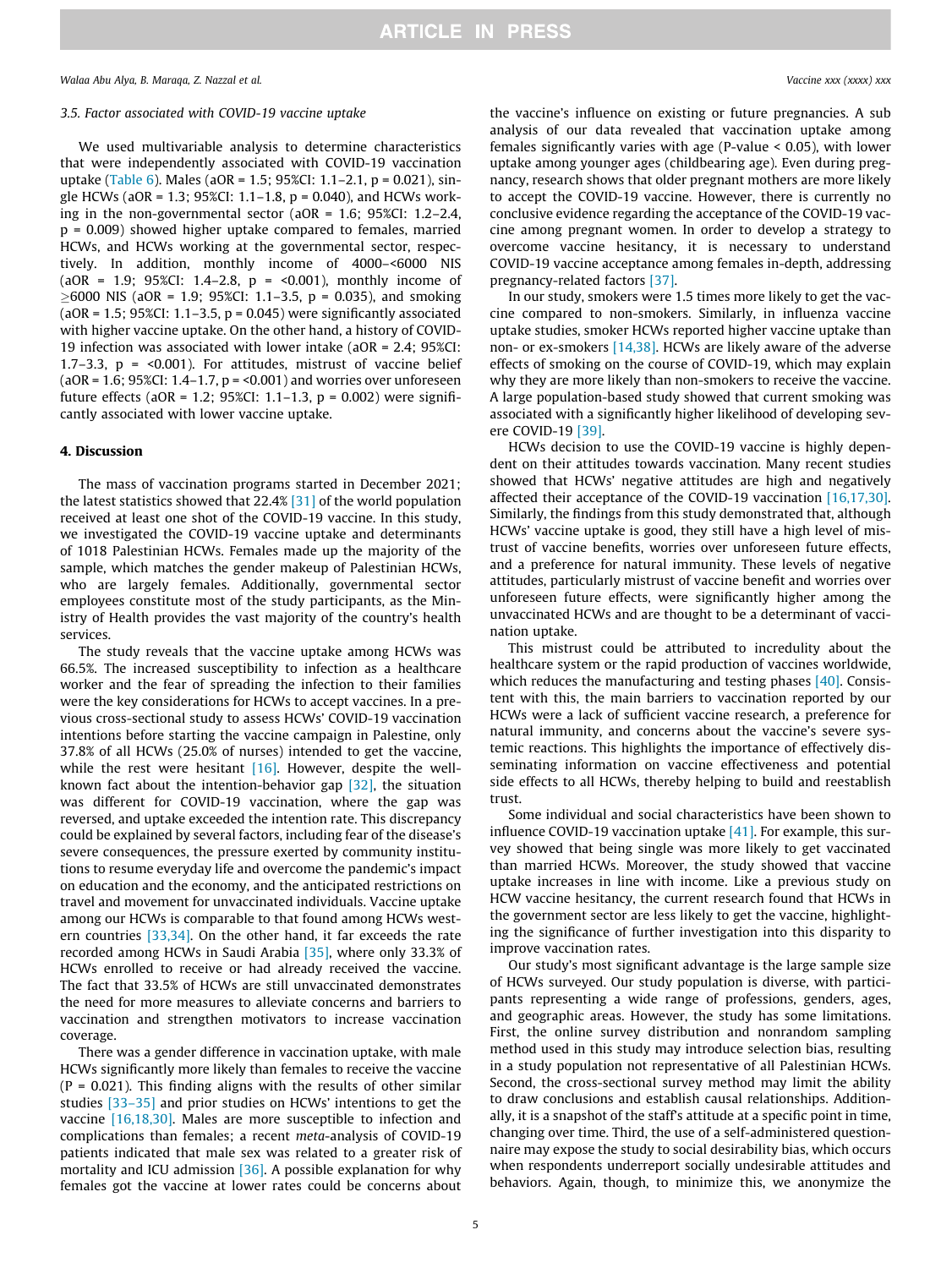#### <span id="page-5-0"></span>Table 6

Multivariable analysis of variables associated with COVID-19 vaccine uptake.

|                                                                                                                                               | <b>SE</b>                        | P-Value*                           | Adjusted OR<br>(95 %CI)                                                |
|-----------------------------------------------------------------------------------------------------------------------------------------------|----------------------------------|------------------------------------|------------------------------------------------------------------------|
| Sex<br>Male<br>Female <sup>†</sup>                                                                                                            | 0.167                            | 0.021                              | $1.5(1.1-2.1)$                                                         |
| Profession<br>Physicians<br>Nurse<br>Other HCWs <sup>†</sup>                                                                                  | 0.212<br>0.205                   | 0.465<br>0.537                     | $1.2(0.8-1.8)$<br>$1.2(0.8-1.7)$                                       |
| Marital status<br>Married <sup>+</sup><br>Single                                                                                              | 0.177                            | 0.040                              | $1.3(1.1-1.8)$                                                         |
| Monthly income (NIS)<br>$<$ 4000 $\dagger$<br>4000-<6000<br>> 6000                                                                            | 0.181<br>0.310                   | < 0.001<br>0.035                   | $1.9(1.4-2.8)$<br>$1.9(1.1-3.5)$                                       |
| Health care setting type<br>Governmental+<br>Non-Governmental                                                                                 | 0.189                            | 0.009                              | $1.6(1.2 - 2.4)$                                                       |
| Smoking<br>Non-smoker <sup>+</sup><br>Smoker                                                                                                  | 0.197                            | 0.045                              | $1.5(1.1-3.5)$                                                         |
| Perceived vaccine Knowledge<br>Poor to good <sup>†</sup><br>Very good to Excellent                                                            | 0.221                            | 0.532                              | $1.2(0.7-1.3)$                                                         |
| Perceived COVID-19 Knowledge<br>Poor to good <sup>†</sup><br>Very good to Excellent                                                           | 0.213                            | 0.647                              | $1.1(0.7-1.5)$                                                         |
| History of COVID-19 infection<br>Yest<br>No                                                                                                   | 0.161                            | < 0.001                            | $2.4(1.7-3.3)$                                                         |
| Mistrust of vaccine benefits<br>Worries over unforeseen future effects<br>Concerns about commercial profits<br>Preference to natural immunity | 0.041<br>0.047<br>0.037<br>0.040 | < 0.001<br>0.002<br>0.315<br>0.276 | $1.6(1.4-1.7)$<br>$1.2(1.1-1.3)$<br>$1.1(0.9-1.2)$<br>$0.9(0.8 - 1.1)$ |

\*Reference group, OR = Odds Ratio, CI = confidence interval.

responses. Despite these limitations, our study contains several novel findings that will be of particular interest to policymakers involved in developing SARS-CoV-2 vaccination programs.

#### 5. Conclusion

This study provides valuable insight about the COVID 19 vaccine coverage and its determinant among the Palestinian HCWS. Vaccine uptake was similar to that of UK health workers at the time of the study, but higher than in other countries such as Saudi Arabia. It was less likely among the females, those with lower income, Non-smokers, married HCWs, and those working in the governmental sector, as well as HCWs with negative vaccination attitudes.

Being a health care professional and feeling responsible not to harm others were among the most common motivators to take the vaccine, while believing that there was insufficient research and trusting in natural immunity were among the most common barriers to vaccination. It is imperative to invest resources to promote vaccination uptake and target all the vaccine misconceptions and fears. The gap between men and women in vaccination uptake requires considerable attention to address all of the females' concerns and barriers to vaccination. Addressing the barriers among HCWs by health officials may be used to improve the level of immunization in Palestine.

## 6. Declarations

#### 6.1. Ethics and consent

All subjects involved in the study were invited to participate voluntarily after the study purpose, risk, and advantage of participation were clarified. A waiver for signed consent was obtained because the study poses minimal risk to subjects and does not include any procedures that require written consent. Approval of the An-Najah National University institutional review board was obtained. Participants' privacy and confidentiality were ensured.

Availability of data and materials

The dataset supporting the conclusions of this article is included within the article and its additional file.

Funding

No funding was received for this study from any source. Author contributions

ZN, BM, MA, and WA Participated in conceiving and study design, supervised data collection, data analysis, manuscript writing. RM, MO, AN, and WA performed the material preparation, data collection, and research. All authors interpreted the results. ZN and WA wrote the first draft of the manuscript, and all authors commented on previous versions of the manuscript. All authors read and approved the final manuscript.

### Declaration of Competing Interest

The authors declare that they have no known competing financial interests or personal relationships that could have appeared to influence the work reported in this paper.

## Acknowledgments

We thank the Palestinian Ministry of Health and the Association of Palestinian Physicians for the help and contribution that they have given us in facilitating our study. In addition, we would like to thank all of the healthcare workers who were involved.

#### References

- [1] World Health Organization. WHO Director-General's opening remarks at the media briefing on COVID-19 – 11 March 2020 n.d.
- [2] World Health Organization. WHO Coronavirus Disease (COVID-19) Dashboard. Febr 25, 2021; 2021.
- [3] Palestinian Ministry of Health. CORONAVIRUS COVID19 Surveillance System; 2021.
- [4] Chou W-Y-S, Budenz A. Considering emotion in COVID-19 vaccine communication: addressing vaccine hesitancy and fostering vaccine confidence. Health Commun 2020;35:1718–22. [https://doi.org/10.1080/](https://doi.org/10.1080/10410236.2020.1838096) 0410236.2020.183809
- [5] World Health Organization (WHO). Safety of COVID-19 Vaccines | CDC; 2021. <https://www.cdc.gov/coronavirus/2019-ncov/vaccines/safety/safety-ofvaccines.html> [accessed June 23, 2021].
- [6] Centers for Disease Control and Prevention (CDC). Safety of COVID-19 Vaccines 2021. <https://www.who.int/news-room/feature-stories/detail/safety-ofcovid-19-vaccines> [accessed June 23, 2021].
- [7] [Bandyopadhyay S, Baticulon RE, Kadhum M, Alser M, Ojuka DK, Badereddin Y,](http://refhub.elsevier.com/S0264-410X(22)00610-7/h0035) [et al. Infection and mortality of healthcare workers worldwide from COVID-19:](http://refhub.elsevier.com/S0264-410X(22)00610-7/h0035) [a systematic review. BMJ Glob Heal 2020;5\(12\):e003097](http://refhub.elsevier.com/S0264-410X(22)00610-7/h0035).
- [8] Karafillakis E, Dinca I, Apfel F, Cecconi S, Wűrz A, Takacs J, et al. Vaccine [hesitancy among healthcare workers in Europe: a qualitative study. Vaccine](http://refhub.elsevier.com/S0264-410X(22)00610-7/h0040) [2016;34\(41\):5013–20](http://refhub.elsevier.com/S0264-410X(22)00610-7/h0040).
- [9] Al-kafarna M, Matar SG, Almadhoon HW, Almaghary BK, Zaazouee MS, Elrashedy AA, et al. Public knowledge, attitude, and acceptance toward COVID-19 vaccines in Palestine: a cross-sectional study. BMC Public Health 2022;22(1). https://doi.org/10.1186/s12889-022-12932
- [10] [Hunter E, Price DA, Murphy E, van der Loeff IS, Baker KF, Lendrem D, et al. First](http://refhub.elsevier.com/S0264-410X(22)00610-7/h0050) [experience of COVID-19 screening of health-care workers in England. Lancet](http://refhub.elsevier.com/S0264-410X(22)00610-7/h0050) [2020;395\(10234\):e77–8.](http://refhub.elsevier.com/S0264-410X(22)00610-7/h0050)
- [11] [Gagneux-Brunon A, Pelissier C, Gagnaire J, Pillet S, Pozzetto B, Botelho-Nevers](http://refhub.elsevier.com/S0264-410X(22)00610-7/h0055) [E, et al. SARS-CoV-2 infection: advocacy for training and social distancing in](http://refhub.elsevier.com/S0264-410X(22)00610-7/h0055) healthcare settings. J Hosp Infect 2020;106(3):610-2.